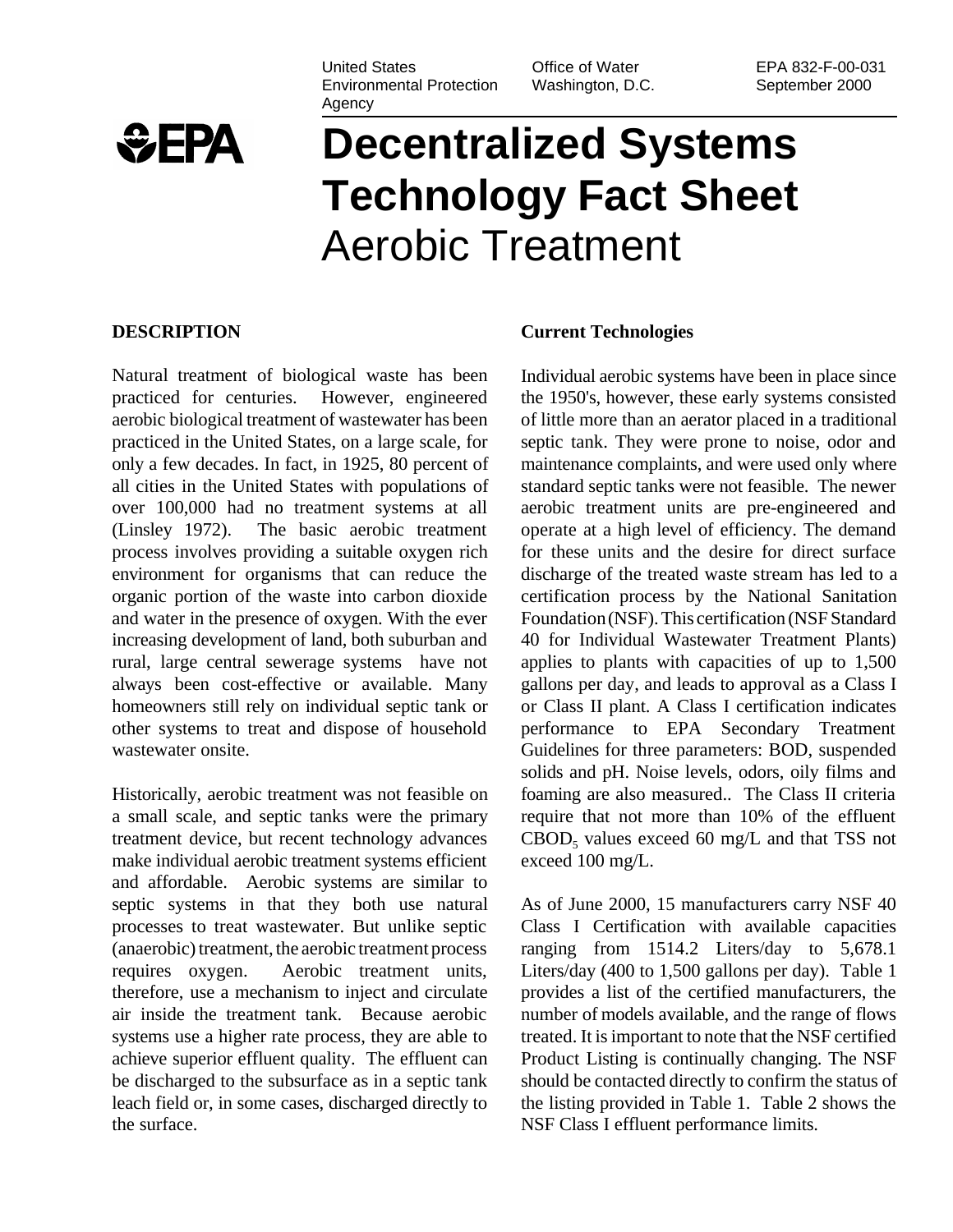| Company                              | Location           | Number of<br><b>Certified</b><br><b>Models</b> | <b>Flow Range</b><br>(gpd) |
|--------------------------------------|--------------------|------------------------------------------------|----------------------------|
| Alternative Wastewater Systems, Inc. | Batavia, IL        | 5                                              | 500-1500                   |
| American Wastewater Systems, Inc.    | Duson, LA          | 1                                              | 500                        |
| Aquarobic International              | Front Royal, VA    | 24                                             | 500-1500                   |
| <b>Bio-Microbics</b>                 | Shawnee, KS        | 4                                              | 500-1500                   |
| Clearstream Wastewater Systems, Inc. | Beumont, TX        | 10                                             | 500-1500                   |
| Consolidated Treatment Systems, Inc. | Franklin, OH       | 10                                             | 500-1500                   |
| <b>Delta Environmental Productss</b> | Denham Springs, LA | 9                                              | 400-1500                   |
| H.E. McGrew, Inc.                    | Bossier City, LA   | 4                                              | 500-750                    |
| Hydro-Action, Inc.                   | Beaumont, TX       | 7                                              | 500-1500                   |
| Jet, Inc.                            | Cleveland, OH      | 6                                              | 500-1500                   |
| Microseptec, Inc.                    | Laguna Hills, CA   | $\overline{c}$                                 | 600-1500                   |
| National Wastewater Systems, Inc.    | Lake Charles, LA   | 1                                              | 500                        |
| Nordbeton North America, Inc.        | Lake Monroe, FL    |                                                | 600                        |
| Norweco, Inc.                        | Norwalk, OH        | 10                                             | 500-1500                   |
| Thomas, Inc.                         | Sedro Woolley, WA  | 6                                              | 500-1000                   |

# **TABLE 1 MANUFACTURERS CARRYING NSF CLASS I CERTIFICATION\***

\* As of June 19, 2000. This list is continually changing. Please contact NSF to confirm the status of any listing. Source: National Sanitation Foundation, 2000

# **TABLE 2 NSF CLASS I EFFLUENT PERFORMANCE LIMITS**

| <b>BOD &amp; SS</b>                                            | рH            | Color    | Odor              | Foam | <b>Noise</b>       |
|----------------------------------------------------------------|---------------|----------|-------------------|------|--------------------|
| #30mg/L (2.504 x 10 <sup>-7</sup> lb/gal)<br>(Monthly Average) | 6.0-9.0 Units | 15 Units | Non-<br>Offensive | None | <60dbA @20<br>feet |

Source: NSF Evaluation of JET Model J-500 (1998).

#### **APPLICABILITY**

Although there have been small scale "home aerobic systems" in the United States for more than 50 years, their use has been fairly limited, in part, because of the widespread use of septic systems, which are relatively inexpensive and easy to maintain. They are the most common onsite wastewater treatment systems in rural areas. However, many households may not be well suited for septic systems.

For example, septic systems are not suitable for all decentralized wastewater treatment applications. In fact, approximately two-thirds of all land area in the United States is estimated to be unsuitable for the installation of septic systems (Linsley 1972). Some homes may not have enough land area or appropriate soil conditions to accommodate the soil absorption drainfield. In some communities, the water table is too high to allow the drainfield to give adequate treatment to the wastewater before it is returned to the groundwater.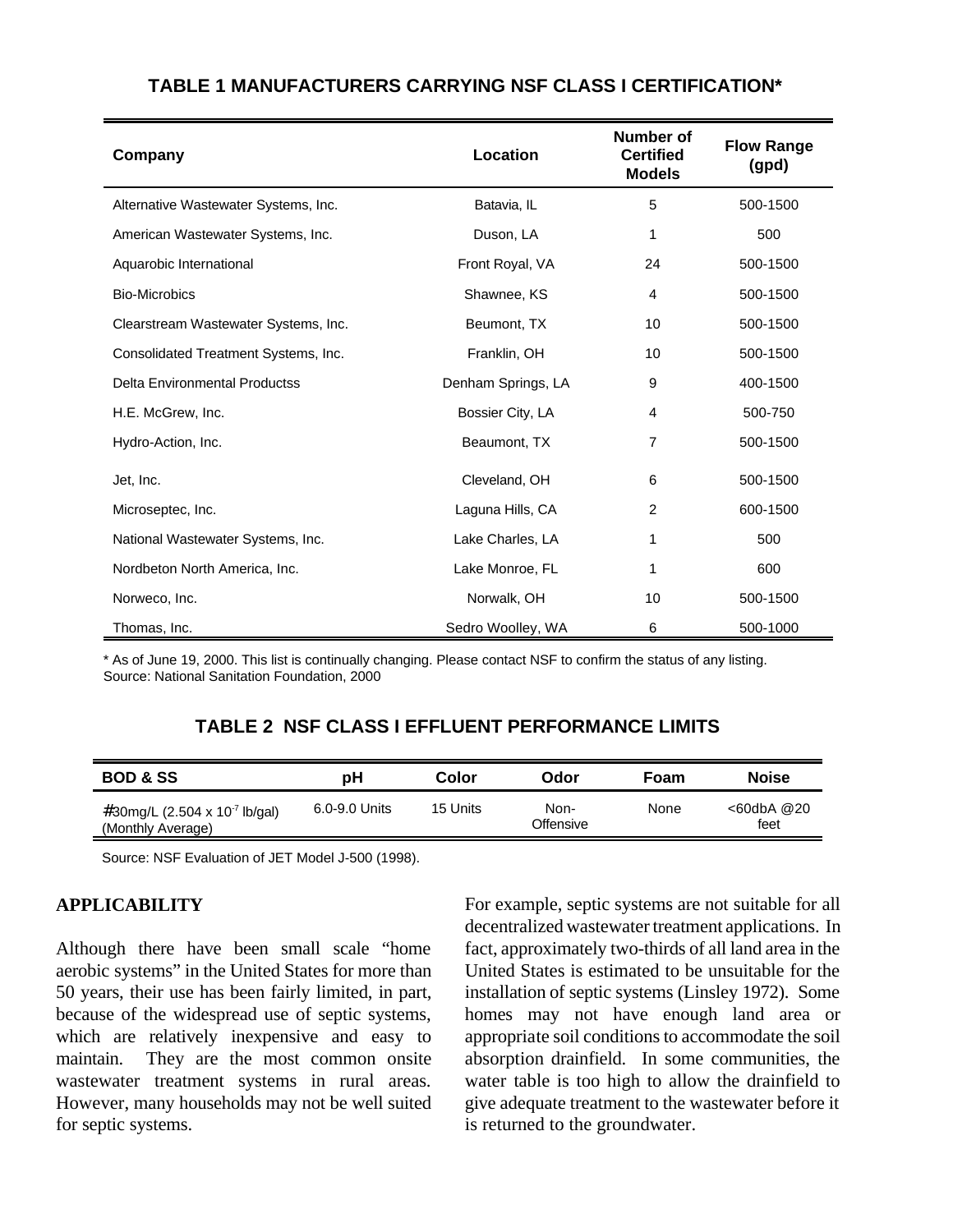Other site-related concerns include homes located on wooded lots or on lots close to a body of water. Homeowners in wooded areas may not want to clear enough land to install a septic tank and drainfield, and wastewater treated by a septic system is often not of high enough quality to be discharged near a body of water.

One of the most common reasons to select aerobic wastewater treatment units is to replace failing septic systems, which are a major source of groundwater pollution in some areas. If a failed septic system needs to be replaced or if a site is inappropriate for a septic system, aerobic wastewater treatment may be a viable option.

## **ADVANTAGES AND DISADVANTAGES**

## **Advantages**:

- Can provide a higher level of treatment than a septic tank
- Helps protect valuable water resources where septic systems are failing
- Provides an alternative for sites not suited for septic systems
- May extend the life of a drainfield
- May allow for a reduction in drainfield size
- Reduces ammonia discharged to receiving waters

## **Disadvantages**:

- More expensive to operate than a septic system
- Requires electricity
- Includes mechanical parts that can break down
- Requires more frequent routine maintenance than a septic tank
- Subject to upsets under sudden heavy loads or when neglected
- May release more nitrates to groundwater than a septic system

## **DESIGN CRITERIA**

On-site aerobic processes typically produce a higher degree of treatment than septic tanks, but periodic carryover of solids due to sludge bulking, chemical disinfection addition, or excessive sludge buildup can result in substantial variability of effluent quality. Regular, semi-skilled operation and maintenance are required to ensure proper functioning of moderately complex equipment. Inspections every two months are recommended. Power is required to operate aeration equipment and pumps. Absorption beds are dependent upon site and soil conditions, and are generally limited to sites with percolation rates less than 2.4 minutes/millimeter (60 minutes/inch), depth to water table or bedrock of 0.61 to 1.2 meters (2 to 4 feet), and level or slightly sloping topography.

Two aerobic primary systems have been adapted for onsite use: suspended growth and fixed film. In suspended growth systems, the microorganisms responsible for the breakdown of wastes are maintained in a suspension with the waste stream. In fixed film systems, the microorganisms attach to an inert medium. Very few commercially produced fixed film systems are available for onsite application, and they include a variety of proprietary devices, making it difficult to prescribe design guidelines. In many cases, however, design guidelines for fixed film systems are similar to those applied to suspended growth systems.

## *Configuration*

Most aerobic treatment units designed for individual home application range in capacity from 1514 to 5678 Liters (400 to 1,500 gallons), which includes the aeration compartment, settling chamber, and in some units, a pretreatment compartment. Based upon average household flows, this volume will provide total hydraulic retention times of several days.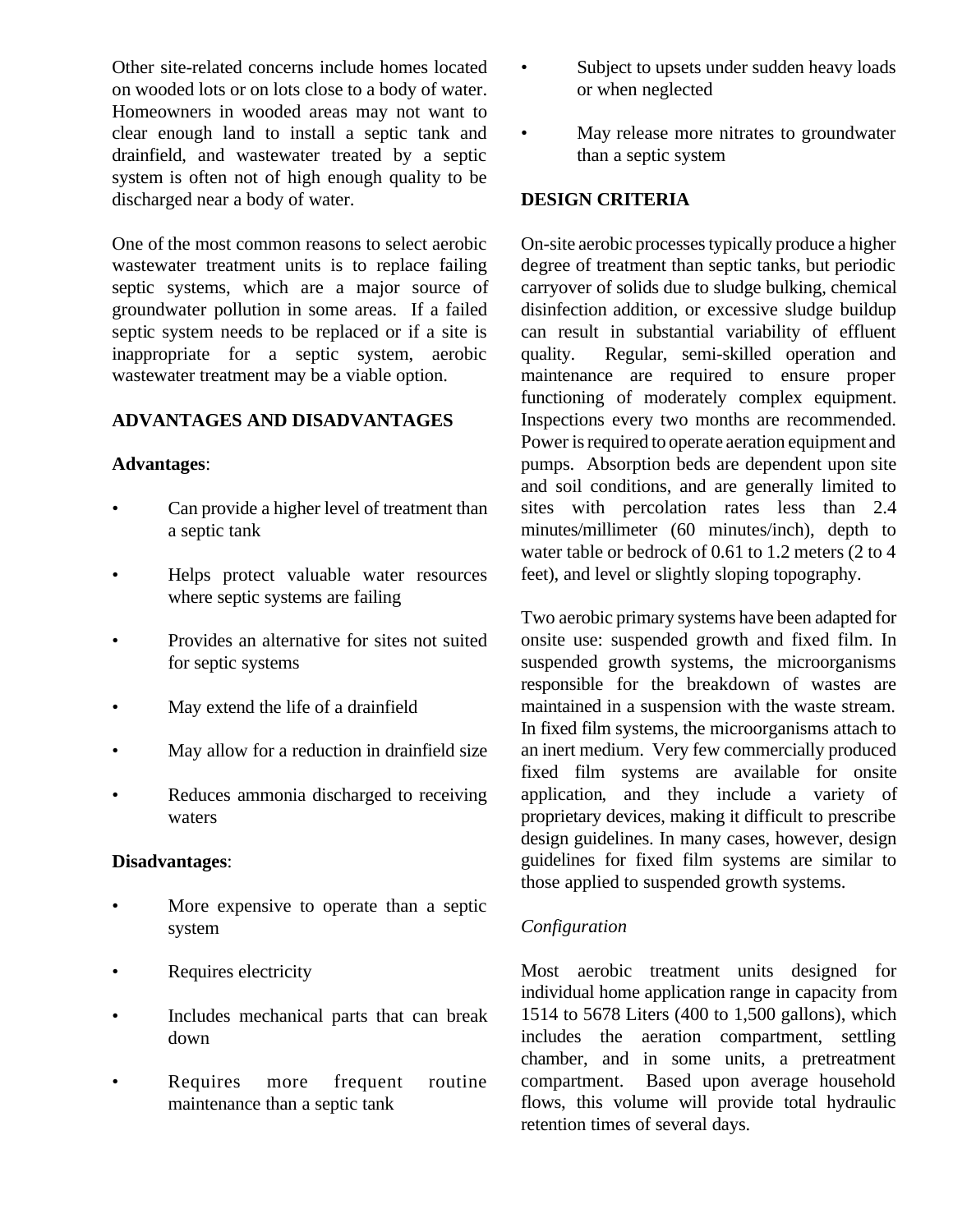## *Pretreatment*

Some aerobic units provide a pretreatment step to remove grease, trash and garbage grindings. Pretreatment devices include trash traps, septic tanks, comminutors, and aerated surge chambers. The use of a trash trap or septic tank before the extended aeration process reduces problems with floating debris in the final clarifier, clogging of flow lines, and plugging of pumps. Pretreatment is required in fixed film systems to prevent process malfunction.

## *Flow Mode*

Suspended growth aerobic treatment plants may be designed as continuous or batch flow systems. The simplest continuous flow units provide no flow equalization and depend upon aeration tank volume and/or baffles to reduce the impact of hydraulic surges. Some units use more sophisticated flow dampening devices, including air lift or floatcontrolled mechanical pumps to transfer the wastewater from aeration tank to clarifier. Still other units provide multiple-chambered tanks to attenuate flow. The batch (fill and draw) flow system eliminates the problem of hydraulic variation. This unit collects and treats wastewater over a period of time (usually one day), then discharges the settled effluent through pumping at the end of the cycle. Fixed film treatment plants operate on continuous flow.

## *Method of Aeration*

Oxygen is transferred to the waste stream by diffused air, sparged turbine, or surface entrainment devices. When diffused air systems are used, low pressure blowers or compressors force the air through diffusers on the bottom of the tank. The sparged turbine uses a diffused air source and external mixing, usually from a submerged flatbladed turbine. The sparged turbine is more complex than the simple diffused air system. A variety of surface entrainment devices are used in package plants to aerate and mix the wastewater. Air is entrained and circulated in the mixed liquor through violent agitation from mixing or pumping. Oxygen transfer efficiencies for these small package plants are normally low (3.4 to 16.9 kg  $O_2/MJ$  or 0.2 to 1.0 lb  $O_2/hp/hr$  as compared with large-scale systems which may transfer 50.7 kg  $O_2/MJ$  or more (3+ lbs  $O_2/hp/hr$ ). This difference is primarily due to the high power inputs to the smaller units. Normally, there is sufficient oxygen transferred to produce high oxygen levels. In an attempt to reduce power requirements or enhance nitrogen removal, some units use cycled aeration periods. Care must be taken to avoid developing poor settling biomass when cycled aeration is used.

Mixing the aeration tank contents is also an important consideration in the design of oxygen transfer devices. Rule of thumb requirements for mixing in aeration tanks range from 0.465 to 0.931 kW/m<sup>3</sup> (0.5 to 1 hp/1,000 ft<sup>3</sup>) depending upon reactor geometry and type of aeration or aeration system configuration. Commercially available package units are reported to deliver mixing inputs ranging from  $0.005$  to  $2.8 \text{ kW/m}^3$   $(0.2 \text{ to } 3 \text{ hp}/1,000$  $ft<sup>3</sup>$ . Solids deposition problems may develop in units with lower mixing intensities.

## *Biomass Separation*

The clarifier is critical to the successful performance of the suspended growth process. A majority of commercially available package plants provide simple gravity separation. Weir and baffle designs have not been given much attention in package units. Weir lengths of at least 12 in. (30 cm) are preferred and sludge deflection baffles (Stamford baffles) should be included as a part of the outlet design. The use of gas deflection barriers is a simple way to keep floating solids away from the weir area.

Upflow clarifier devices have been used to improve separation, but hydraulic surges must be avoided in these systems. Filtration devices have also been employed in some units, but they are very susceptible to clogging.

#### *Controls and Alarms*

Most aerobic units are supplied with some type of alarm and control system to detect mechanical breakdown and to control the operation of electrical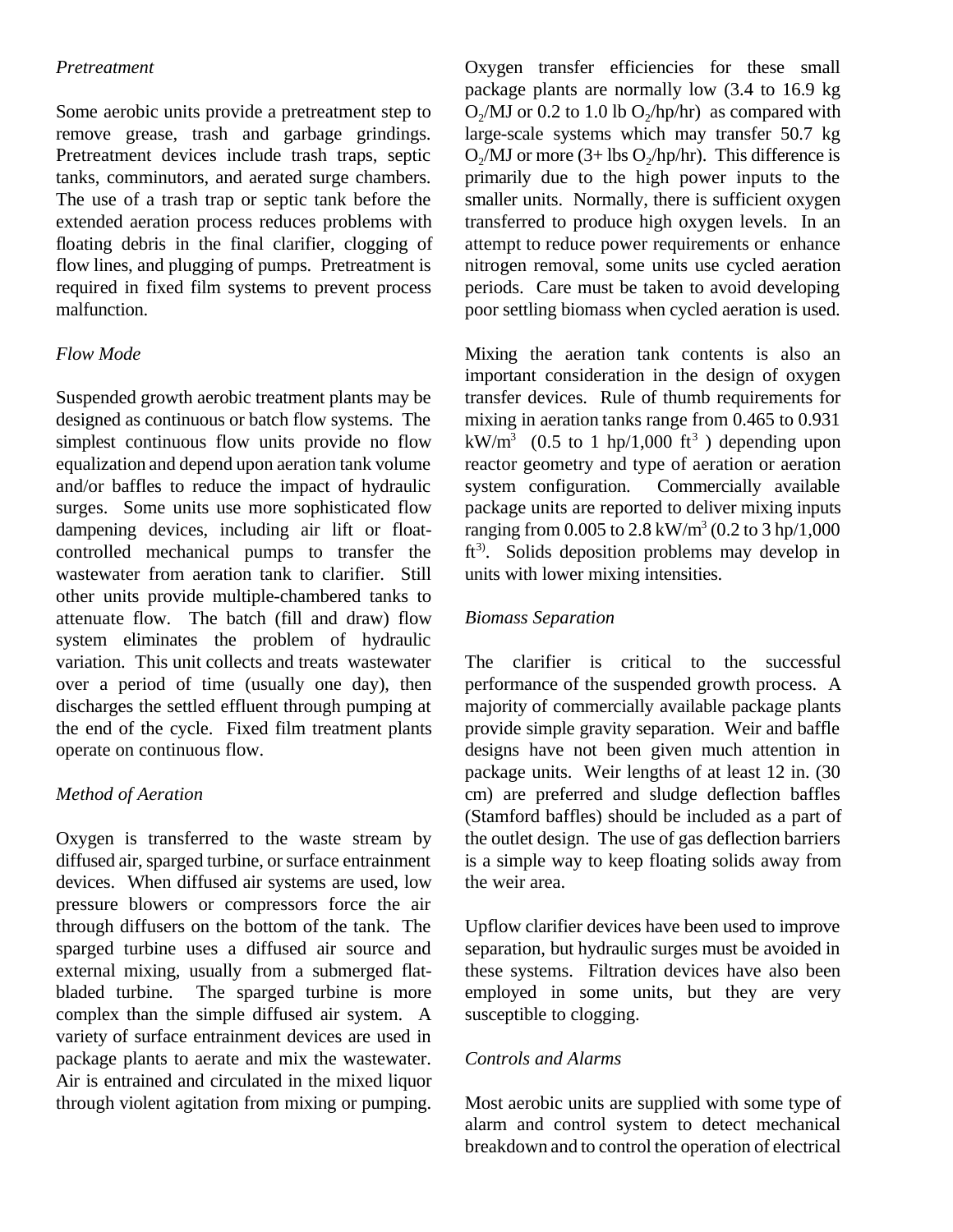components. They do not normally include devices to detect effluent quality or biomass deterioration. These control systems are subject to corrosion because they contain electrical components. All electrical components should be waterproofed and regularly serviced to ensure their continued operation.

## *Additional Construction Features*

Typical onsite extended aeration package plants are constructed of noncorrosive materials, including reinforced plastics and fiberglass, coated steel, and reinforced concrete. The unit may be buried as long as there is easy access to all mechanical parts, electrical control systems, and appurtenances requiring maintenance such as weirs, air lift pump lines, etc. Units may also be installed above ground, but should be properly housed to protect against severe climatic conditions. Installation should be in accordance with the manufacturers specifications.

Appurtenances for the plant should be constructed of corrosion-free materials including polyethylene plastics. Air diffuser support legs are normally constructed from galvanized steel or an equivalent. Large-diameter air lift units should be used to avoid clogging problems. Mechanical units should be waterproofed and/or protected from the elements.

For fixed film systems, synthetic packing or attachment media are preferred over naturally occurring materials because they are lighter, more durable, and provide better void volume-surface area characteristics.

Since blowers, pumps, and other prime movers are abused by exposure to severe environments, lack of attention, and continuous operation, they should be designed for heavy duty use. They should be easily accessible for routine maintenance and tied into an effective alarm system.

# **PERFORMANCE**

In extended aeration package plants, long hydraulic and solids retention times (SRT) are maintained to ensure a high degree of treatment at minimum operational control, to hedge against hydraulic or

organic overload to the system, and to reduce sludge production. Since waste of accumulated solids is not routinely practiced in many of these units, SRT increases to a point where the clarifier can no longer handle the solids, which will be uncontrollably wasted in the effluent. Treatment performance (including nitrification) normally improves with increasing hydraulic retention time and SRT to a point where excessive solids build-up will result in high suspended solids washout. This is one of the biggest operational problems with these extended aeration units, and is often the reason for poor performance.

Dissolved oxygen concentrations in the aeration tank should exceed 2 mg/L  $(1.669 \times 10^{-8})$ pounds/gallon) to insure a high degree of treatment and a good settling sludge. Normally, onsite extended aeration plants supply an excess of dissolved oxygen due to minimum size restrictions on blower motors or mechanical drives. An important element of aeration systems is the mixing provided by the aeration process. Package units should be designed to provide sufficient mixing to ensure good suspension of solids and mass transfer of nutrients and oxygen to the microbes.

Wastewater characteristics may also influence performance of the process. Excess amounts of certain cleaning agents, grease, floating matter, and other detritus can cause process upsets and equipment malfunctions.

Process efficiency may also be affected by temperature, generally improving with increasing temperature.

The clarifier is an important part of the treatment process. If the biomass cannot be properly separated from the treated effluent, the process will fail. Clarifier performance depends upon the settleability of the biomass, the hydraulic overflow rate, and the solids loading rate. Hydraulic surges can result in serious clarifier malfunctions. As mentioned previously, high solids loadings caused by accumulation of mixed liquor solids result in eventual solids carryover. Excessively long retention times for settled sludges in the clarifier may result in gasification and flotation of these sludges. Scum and floatable material not properly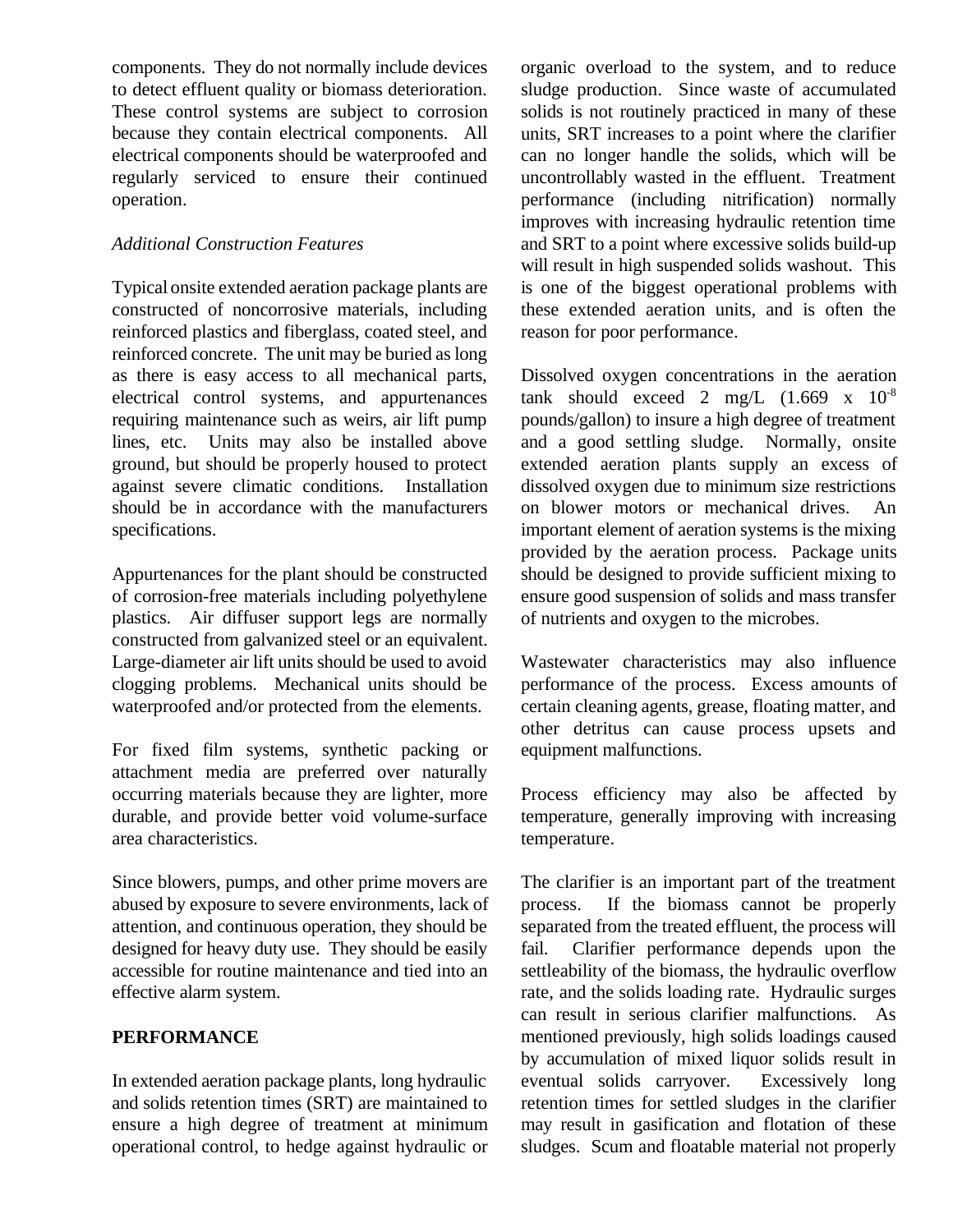removed from the clarifier surface will also impair effluent quality.

Generally, extended aeration plants produce a high degree of nitrification since hydraulic and solids retention times are high. Reductions of phosphorus are normally less than 25 percent. The removal of indicator bacteria (fecal coliforms) in onsite extended aeration processes is highly variable and not well documented. Reported values of fecal coliforms appear to be about two orders of magnitude lower in extended aeration effluents than in septic tank effluents.

Aerobic units can achieve higher  $BOD<sub>5</sub>$  removals than septic tanks, but suspended solids removals, which are highly dependent on solids separation methods, are similar. Nitrification is normally achieved, but little reduction in phosphorus is accomplished. NSF studies indicate that suspended growth units can provide from 70 to 90 percent  $BOD<sub>5</sub>$  and SS reductions for combined household wastewater, yielding effluent  $BOD<sub>5</sub>$  and suspended solids concentrations as low as 20 mg/l.

## **OPERATION AND MAINTENANCE**

#### *General Plant Operation*

The activated sludge process can be operated by controlling only a few parameters; the aeration tank dissolved oxygen, the return sludge rate, and the sludge wasting rate. For onsite package plants, these control techniques are normally fixed by mechanical limitations so that very little operational control is required. Dissolved oxygen is normally high and cannot be practically controlled except by "on or off" operation. Experimentation with the process may dictate a desirable cycling arrangement using a simple time clock control that results in power savings and may also achieve some nitrogen removal.

The return sludge rate is normally fixed by pumping capacity and pipe arrangements. Return sludge pumping rates often range from 50 to 200 percent of the incoming flow. They should be high enough to reduce sludge retention times in the clarifier to a minimum (less than one hr), yet low enough to discourage pumping of excessive amounts of water with the sludge. Time clock controls may be used to regulate return pumping.

Sludge wasting is manually accomplished in most package plants, usually during routine maintenance. Through experience, the technician knows when mixed liquor solids concentrations become excessive, resulting in excessive clarifier loading. Usually 8 to 12-month intervals between wasting is satisfactory, but this varies with plant design and wastewater characteristics. Wasting is normally accomplished by pumping mixed liquor directly from the aeration tank. Wasting of approximately 75 percent of the aeration tank volume is usually satisfactory. Wasted sludge must be handled properly.

## *Start-up*

Prior to actual start-up, a dry checkout should be performed to insure proper installation. Seeding of the plant with bacterial cultures is not required as they normally develop within a 6 to 12-week period. Initially, large amounts of white foam may develop, but will subside as mixed liquor solids increase. During start-up, it is advisable to return sludge at a high rate. Monitoring by qualified maintenance personnel is desirable during the first month of startup.

#### *Routine Operation and Maintenance*

The maintenance process for suspended growth systems is more labor-intensive than for septic systems and requires semi-skilled personnel. Based upon field experience with these units, 12 to 48 man-hours per year plus analytical services are required to ensure reasonable performance. Power requirements are variable, but range between 2.5 to 10 kWh/day (8,530.8 to 34,123.2 Btu/day). Maintenance for fixed film systems is less laborintensive but still requires semi-skilled personnel. Based upon limited field experience, 8 to 12 manhours per year plus analytical services are required for adequate performance. Power requirements depend upon the device employed, but range from 1 to 4 kWh/day (3,412.3 to 13,649.3 Btu/day). Maintenance for both types of aerobic treatment units is usually completed through routine contract services. No chemicals are required for either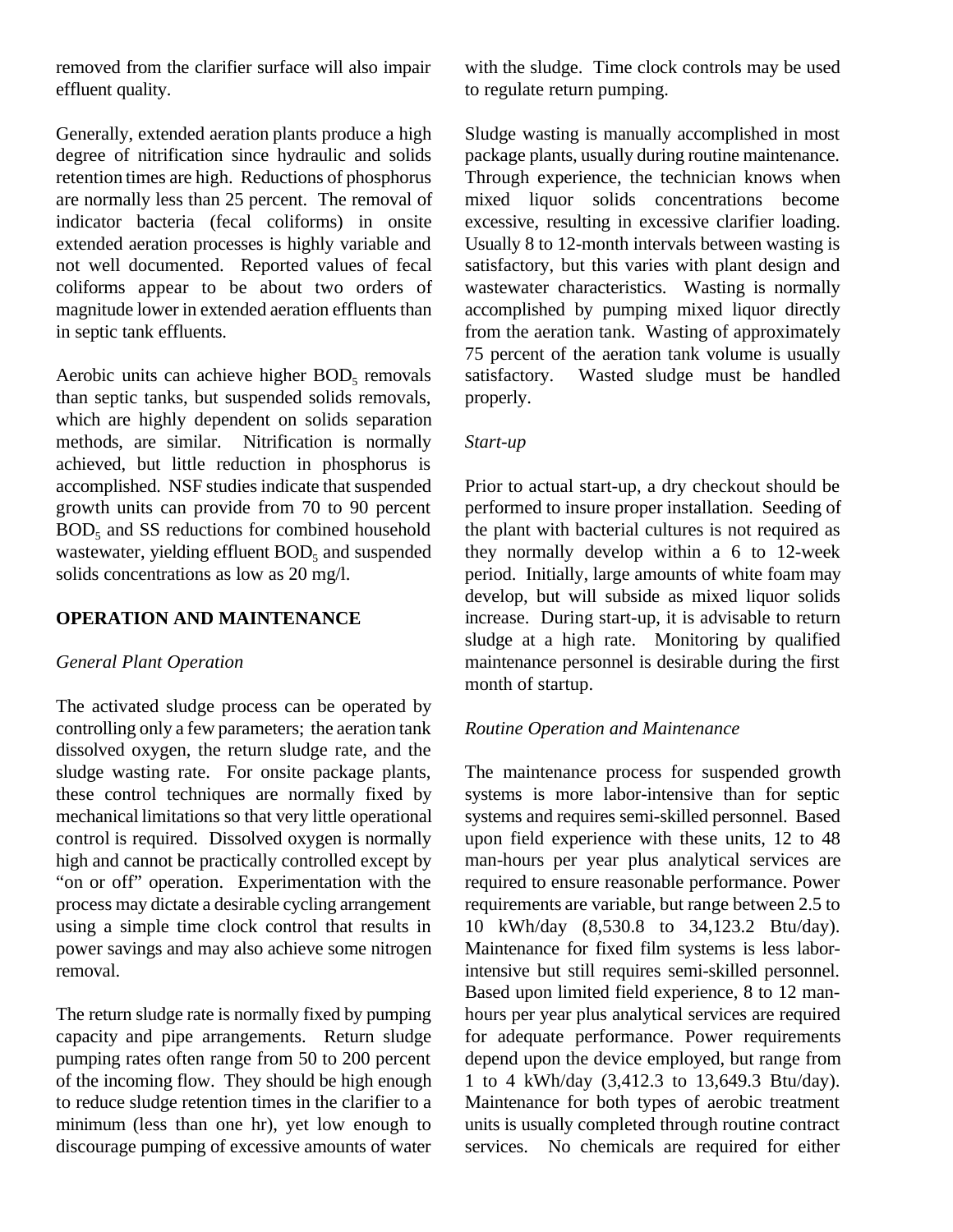method unless chemical disinfection or additional nutrient removal (N and P) is required for surface discharge.

# *Operational Problems*

Major mechanical maintenance problems for onsite treatment units include blower or mechanical aerator failure, pump and pipe clogging, electrical motor failure, corrosion and/or failure of controls, and electrical malfunctions. Careful attention to a maintenance schedule will reduce these problems and alleviate operational problems due to the biological process upset. Emphasis should be placed on adequate maintenance checks during the first 2 or 3 months of operation.

# **COSTS**

Costs for both suspended growth and fixed film systems of between 1,892 and 5,678 Liters/day (500 to 1,500 gallons per day) are typically in the \$2,500 to \$9,000 cost range, installed. These costs have been updated using the ENR construction cost index (ENR=6076). These units need more frequent maintenance than a traditional septic tank, and quarterly servicing is recommended. This maintenance cost averages \$350 per year. Since many of these systems are being installed to replace failed septic systems, additional costs may be incurred to account for site conditions and additional piping.

# **REFERENCES**

- 1. Barrett, Michael E. and J. F. Malina, Jr. September 1, 1991. *Technical Summary of Appropriate Technologies for Small Community Wastewater Treatment Systems* The University of Texas at Austin.
- 2. Cheremisinoff, Paul N. 1987. *Wastewater Treatment* Pudvan Publishing Co. Northbrook, Illinois.
- 3. Corbitt, Robert A. 1990. *Standard Handbook of Environmental Engineering* McGraw-Hill, Inc. New York, New York.
- 4. Crites, R.; G. Tchobanoglous. 1998. *Small and Decentralized Wastewater Management Systems* WCB McGraw-Hill, Inc. Boston, Massachusetts.
- 5. Jet Inc. March 1998. *Wastewater Technology: Report on the Performance Evaluation of the Jet Inc. Model J-500 Wastewater Treatment System* NSF International. Ann Arbor, Michigan.
- 6. Jet Inc. *Technical Manual: 1500 Series BAT Media Plants*. Jet Inc. Cleveland, Ohio.
- 7. Linsley, Ray K. and J. B. Franzini. 1972. *Water-Resources Engineering* 2nd Ed. McGraw-Hill, Inc. New York, New York.
- 8. Multi-Flo. *Wastewater Treatment System ~ for Residential and Commercial Properties*. Multi-Flo. Franklin, Ohio
- 9. Norweco, Inc. *Engineering Data Wastewater Treatment System for Developments Beyond the Reach of Publicly Owned Sanitary Sewers* Norweco, Inc. Norwalk, Ohio.
- *10. Pipeline: Small Community Wastewater Issues Explained to the Public.* Winter 1996. National Small Flows Clearinghouse. vol. 7 no. 1.
- 11. U.S. Environmental Protection Agency. 1980. *Design Manual: Onsite Wastewater Treatment and Disposal Systems.* EPA Office of Water. EPA Office of Research & Development. Cincinnati, Ohio. EPA 625/1-80/012.

## **ADDITIONAL INFORMATION**

Mr. Mike Price, Vice President Norweco, Inc. 220 Republic Street Norwalk, Ohio 44857